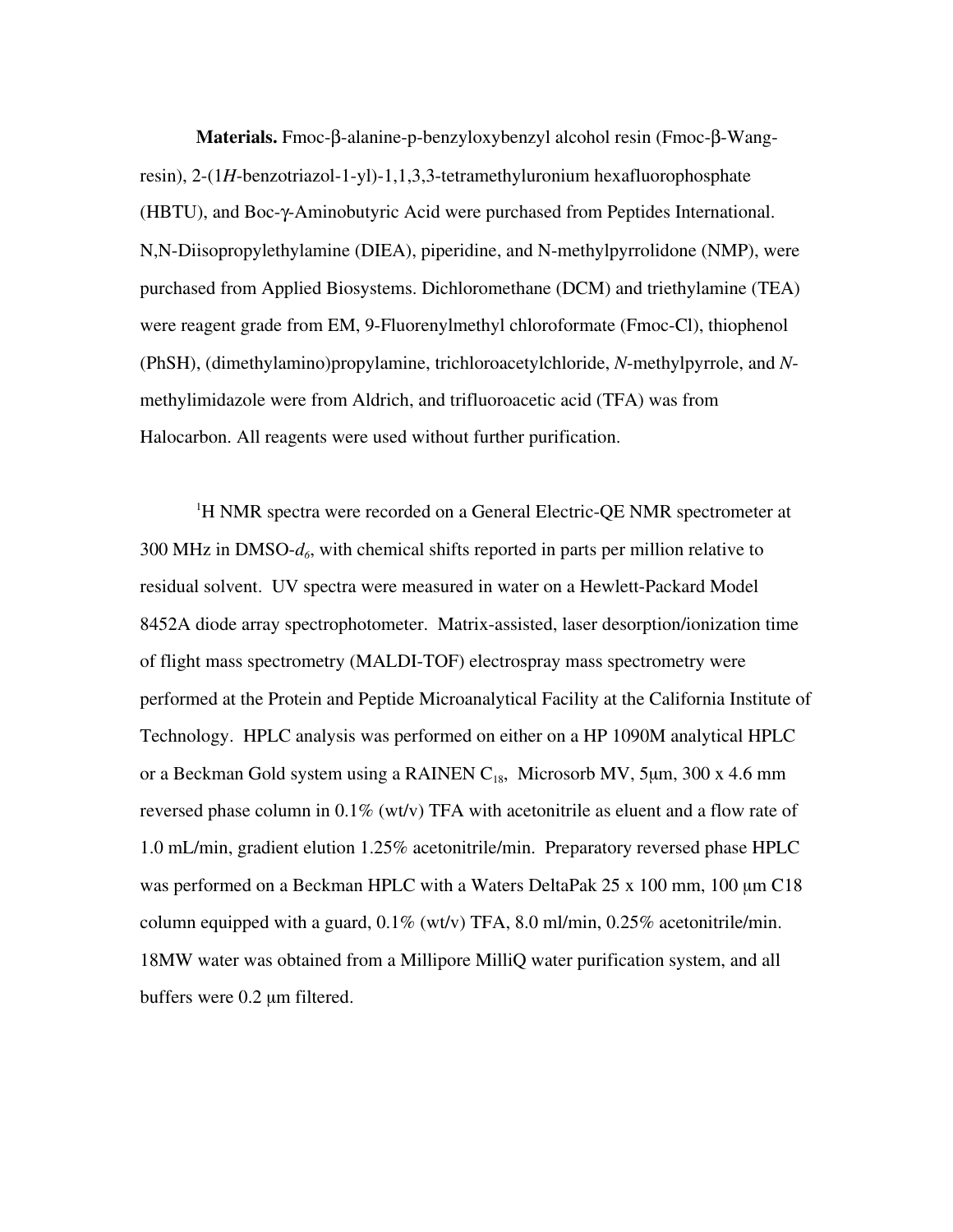## **Monomer Synthesis.**

*tert***-Butyl 4-Nitro-1-methylpyrrole-2-carboxylate (5a).** To a suspension of 4-nitro-2- (trichloroacetyl)-1-methylpyrrole (**5a**) (50 g, 19.5 mmol) in 500 ml of *tert*-butyl alcohol was added sodium *tert*-butoxide (25 g) over 1 hour. The suspension was refluxed under argon for 5 hours. The mixture was quenched with 500 ml of water and extracted with chloroform  $(3 \times 500 \text{ ml})$ . The chloroform was concentrated *in vacuo* to provide **6a** (39.4) g, 94.6% yield). TLC (3:1 hexanes: ethyl acetate)  $R_f$  0.52 <sup>1</sup>H NMR (DMSO- $d_6$ ) δ 8.18 (d, 1 H, J = 2.4), 7.18 (d, 1 H, J = 2.4), 3.97 (s, 3 H), 1.47 (s, 9 H). FABMS m/e 226.096  $(226.095 \text{ calcd for } C_{10}H_{14}N_2O_4).$ 

*tert***-Butyl 4-[(9-Fluorenylmethoxycarbonyl)amino]-1-methylpyrrole-2 carboxylate (6a).** To a solution of *tert*-Butyl 4-Nitro-1-methylpyrrole-2-carboxylate (**5a**)  $(20.0 \text{ g}, 88.4 \text{ mmol})$  in 100 ml of DMF was added  $10\%$  Pd/C  $(2 \text{ g})$  in 20 ml of DMF. The mixture was vigorously stirred for 2 h under 500 psi of hydrogen, filtered though Celite, and the Celite was washed with DMF  $(1 \times 200 \text{ ml})$ . The two filtrates were combined, Fmoc-Cl (25.3 g, 92.8 mmol) and DIEA (35 ml, 200 mmol) were added and the solution was stirred for 10 hours. Water (250 ml) was added, and the mixture extracted with ethyl ether  $(2 \times 500 \text{ ml})$ . The ether was dried (sodium sulfate) and concentrated *in vacuo* to ~200 ml. Hexanes was added to preciptitate a brown solid which was washed with cold methanol/H20 to yield **6a** as a white solid (24.3 g, 66% yield). TLC (3:1 hexanes/ethyl acetate) *R<sub>f</sub>* 0.39 <sup>1</sup>H NMR (DMSO-*d<sub>6</sub>*) δ 9.45 (s, 1 H), 7.92 (m, 2 H), 7.71 (m, 2 H), 7.44  $(m, 2 H), 7.36$   $(m, 2 H), 7.03$   $(d, 1 H, J = 2.4), 6.63$   $(d, 1 H, J = 2.4), 4.45$   $(d, 2 H, J = 2.4)$ 6.3), 4.31 (t, 1 H, J = 6.3), 3.78 (s, 3 H), 1.50 (s, 9 H). FABMS m/e 418.189 (418.189) calcd for  $C_{25}H_{26}N_2O_4$ .

**4-[(9-Fluorenylmethoxycarbonyl)amino]-1-methylpyrrole-2-carboxylic acid (8a).** *tert*-Butyl 4-[(9-Fluorenylmethoxycarbonyl)amino]-1-methylpyrrole-2-carboxylate (7a) (5.0 g, 12.0 mmol) was dissolved in 100 ml of dichloromethane and cooled to  $0^{\circ}$  C.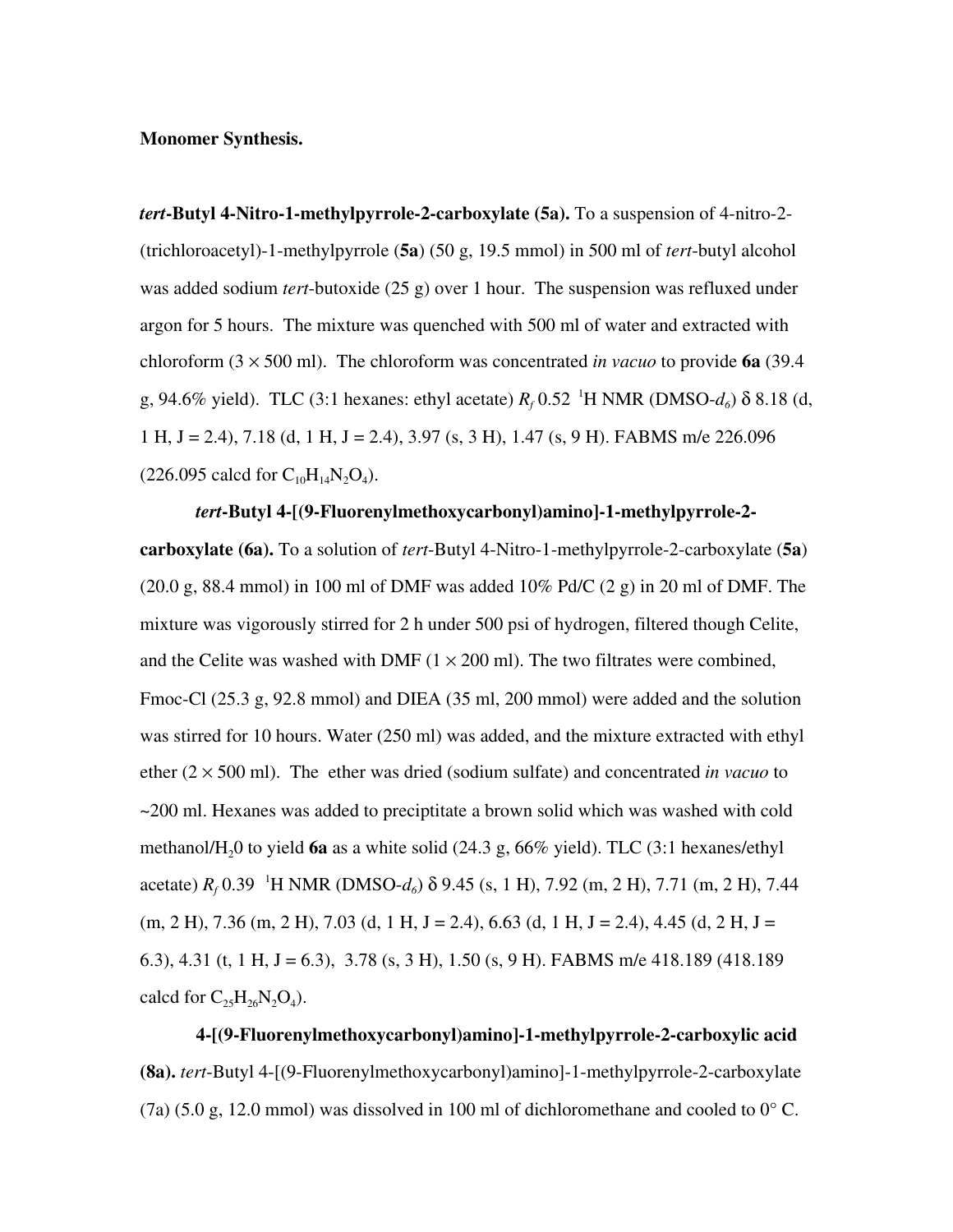$TiCl<sub>4</sub>(25 ml, 1.0 M in dichloromethane)$  was added dropwise to the solution. The mixture was stirred for 30 min. 1 M HCl (250 ml) was cooled to  $4^{\circ}$ C and added dropwise. The resulting white precipitate (**8a**) was collected by vacuum filtration and washed with a small amount of cold water and dried *in vacuo* (3.8 g, 88% yield). TLC (1:1 hexanes/ethyl acetate)  $R_f$  0.15 <sup>-1</sup>H NMR (DMSO- $d_6$ ) δ 12.16 (bs, 1 H), 9.45 (s, 1 H), 7.92 (m, 2 H), 7.74 (m, 2 H), 7.44 (m, 2 H), 7.36 (m, 2 H), 7.07 (d, 1 H, J = 2.4), 6.64 (d, 1 H, J = 2.4), 4.46 (d, 2 H, J = 6.3), 4.30 (t, 1 H, J = 6.3), 3.80 (s, 3 H). FABMS m/e 362.127 (362.126 calcd for  $C_{21}H_{18}N_2O_4$ ).

**4-Nitro-2-(trichloroacetyl)-1-methylimidazole (3b).** A solution of 2- (tricholoroacteyl)-1-methylimidazole (700 g, 3.1 mol) in 4 L of acetic anhydride was cooled to -40° C. Fuming nitric acid (500 ml), followed by conc. sulfuric acid (25 ml) was added over 2 h, and the reaction mixture was stirred for 12 hours. The mixture was poured into a tray and allowed to crystallize over two days. The product was collected by vacuum filtration, washed (cold water,  $1 \times 100$  ml), and dried *in vacuo* to yield **4b** as a white crystalline solid (472 g, 56 % yield). TLC (1:1 hexanes/ethyl acetate)  $R_f$  0.57 <sup>1</sup>H NMR (DMSO-*d<sub>6</sub>*) δ 8.84 (s, 1 H), 4.04 (s, 3 H). FABMS m/e 270.932 (270.932 calcd for  $C_6H_4N_3O_3$ ).

*tert***-Butyl 4-Nitro-1-methylimidazole-2-carboxylate (4b).** To a mixture of 4 nitro-2-(trichloroacetyl)-1-methylimidazole (**5b**) (50 g, 0.18 mol) in 500 ml of *tert*-butyl alcohol was added sodium *tert*-butoxide (20 g) over 1 hour. The reaction was refluxed under argon for 5 hours, then quenched with 500 ml of water and extracted with chloroform  $(3 \times 500 \text{ ml})$ . The chloroform was removed *in vacuo* to provide **6b** (36.4 g, 84% yield). TLC (1:1 hexanes/ethyl acetate)  $R_f$  0.59<sup>-1</sup>H NMR (DMSO- $d_6$ ) δ 8.62 (s, 1 H), 3.98 (s, 3 H), 1.58 (s, 9 H). FABMS m/e 227.091 (227.091 calcd for  $C_0H_{13}N_3O_4$ ).

*tert***-Butyl 4-[(9-Fluorenylmethoxycarbonyl)amino]-1-methylimidazole-2 carboxylate (6b).** *tert*-Butyl 4-Nitro-1-methylimidazole-2-carboxylate (**6b**) (9.2 g, 40 mmol) was dissolved in 100 ml of DMF. 10% Pd/C (1 g) in 20 ml of DMF was added.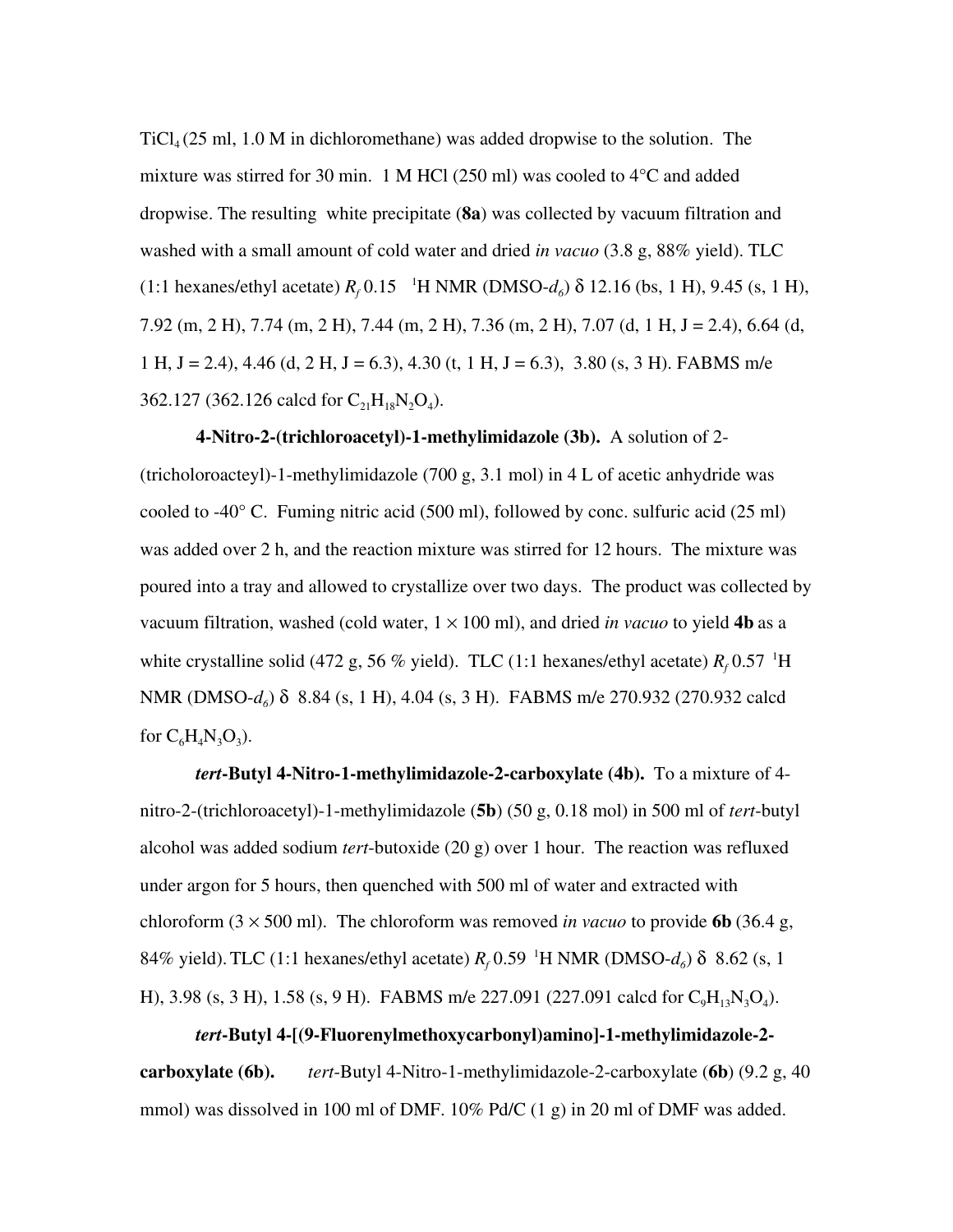The mixture was vigorously stirred for 2 h under 500 psi of Hydrogen and then filtered though Celite. The Celite was rinsed with DMF (200 ml). Fmoc-Cl (10.7 g, 41 mmol) was added and the solution was stirred for 3 hour. Water was added to the DMF and the mixture was extracted with diethyl ether. The ether was extracted  $2 \times$  water and  $1 \times$ brine, dried over sodium sulfate and concentrated by rotoevaporation to yield a crude yellow solid which was dissolved in a minimum amount of diethyl ether. Purified by column chromatography  $(3:1$  hexanes/ethyl acetate, 5.9 g, 34.4% yield). TLC  $(1:1)$ hexanes/ethyl acetate)  $R_f$  0.64 <sup>1</sup>H NMR (DMSO- $d_6$ ) δ 10.4 (s, 1 H), 7.9 (d, 2 H), 7.7 (d, 2 H), 7.4 (m, 2 H), 7.3 (m, 2 H), 7.2 (s, 1H), ), 4.4 (d, 2 H, J = 6), 4.3 (t, 1 H, J = 6), 3.9 (s, 3 H), 1.6 (s, 9 H). FABMS m/e 419.185 (419.184 calcd for  $C_{24}H_{25}N_{3}O_{4}$ ).

**4-[(9-Fluorenylmethoxycarbonyl)amino]-1-methylimidazole-2-carboxylic Acid (7b).** *tert*-Butyl 4-[(9-Fluorenylmethoxycarbonyl)amino]-1-methylimidazole-2 carboxylate (**7b**) (5.0 g, 11.9 mmol) was dissolved in 100 ml of dichloromethane and cooled to  $0^{\circ}$  C. TiCl<sub>4</sub> (25 ml, 1.0 M in dichloromethane) was added dropwise to the solution. The mixture was stirred for 1 hour. Cold HCl (1 M, 500 ml) was added. The white precipitate was collected by vacuum filtration  $(3.7 \text{ g}, 86\% \text{ yield})$ . <sup>1</sup>H NMR (DMSO-*d6*) δ 12.4 (bs, 1 H), 10.4 (s, 1 H), 7.9 (d, 2 H), 7.7 (d, 2 H), 7.4 (m, 2 H), 7.3  $(m, 2 H), 7.2$  (s, 1H), ), 4.4 (d, 2 H, J = 6), 4.3 (t, 1 H, J = 6), 3.9 (s, 3 H). FABMS m/e 364.131 (M+H) (364.122 calcd for  $C_{20}H_{17}N_3O_4$ ).

**Solid Phase Synthesis. Activation of Fmoc-Imidazole Acid. Activation of Imidazole-2-carboxylic acid, Fmoc-Pyrrole acid, Fmoc-Imidazole acid and** γ**aminobutyric acid.** The appropriate amino acid or acid (2 mmol) was dissolved in 2 mL of DMF. HBTU (720 mg, 1.9 mmol) was added followed by DIEA (1 mL) and the solution was lightly shaken for at least 5 min.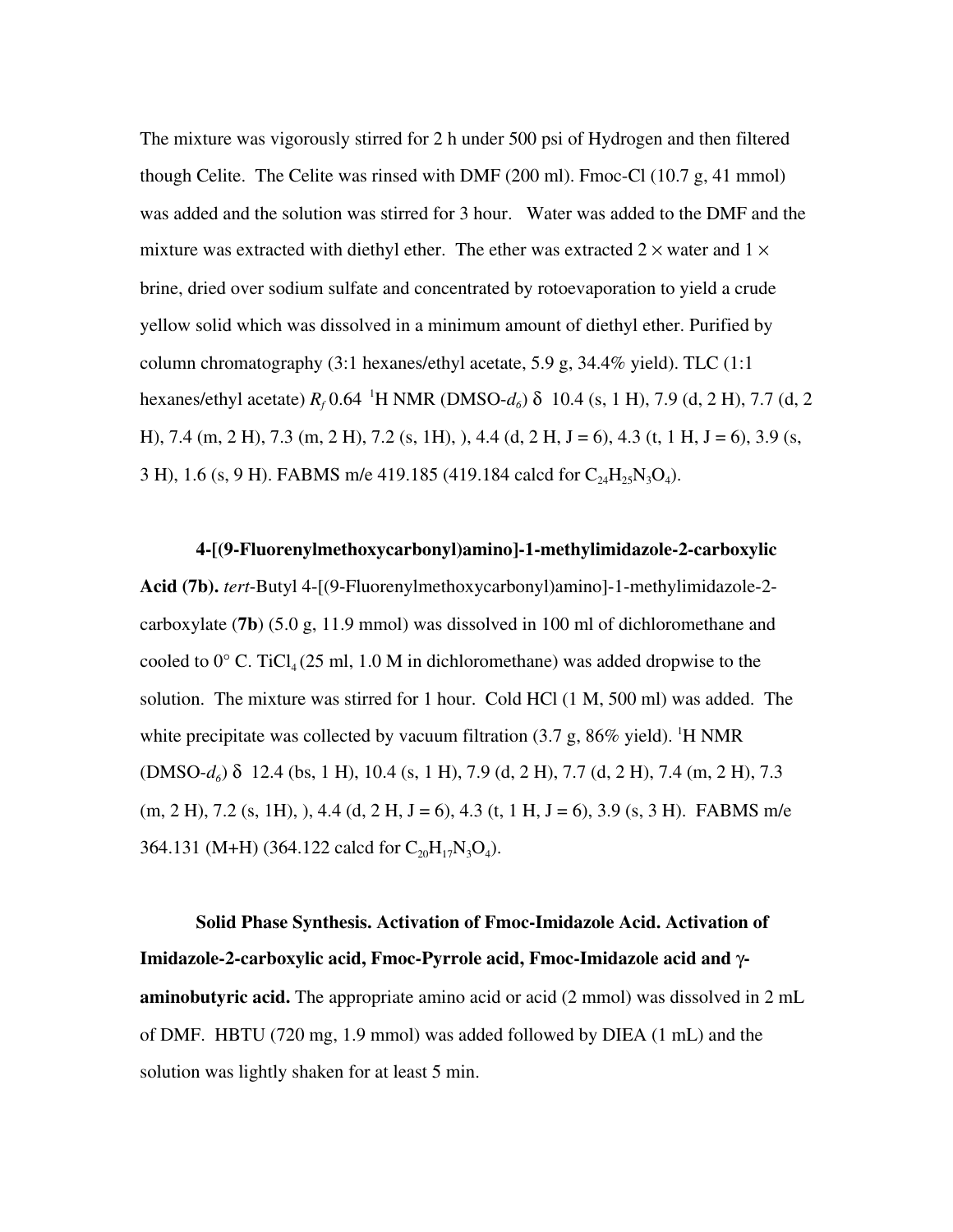**Machine-Assisted Protocols.** Machine-assisted synthesis was performed on an ABI 430A synthesizer on a 0.69 mmol scale (800 mg resin; 0.86 mmol/g). Each cycle of amino acid addition involved deprotection with approximately 80% Piperidine/NMP for 3 min, draining the reaction vessel, and then deprotection for 17 min; two NMP washes; a DCM wash; an NMP wash; draining the reaction vessel; coupling for 1 h (8 h when coupling to imidazole), addition of dimethyl sulfoxide (DMSO)/NMP, coupling for 30 min; draining the reaction vessel; washing with DCM, taking a resin sample for evaluation of the progress of the synthesis for HPLC analysis; capping with acetic anhydride/DIEA in DCM for 6 min; and washing with DCM.

The ABI 430A synthesizer was left in the standard hardware configuration for NMP-HOBt protocols. Reagent position 1 was piperidine, reagent position 2 was not used, reagent position 3 was 70% ethanolamine/methanol, reagent position 4 was acetic anhydride, reagent position 5 was DMSO/NMP, reagent position 6 was methanol, reagent position 7 was DIEA, and reagent position 8 was NMP.

Fmoc-Im acid was added manually. Fmoc-imidazole acid (363 mg, 1 mmol) and HBTU (378 mg, 1 mmol) were combined in 2 mL of NMP. DIEA (1 ml) was then added, and the reaction mixture was allowed to stand for 5 min. At the initiation of the coupling cycle the synthesis was interrupted, the reaction vessel vented, and the activated monomer added directly to the reaction vessel. When manual addition was necessary, an empty synthesis cartridge was used.

Fmoc-Py acid (362 mg, 1 mmol) and aliphatic amino acids (2 mmol) were placed in a synthesis cartridge with 0.9 equiv. HBTU. NMP (3 ml) was added using a calibrated delivery loop from reagent bottle 8, followed by a calibrated delivery of 1 mL of DIEA from reagent bottle 7, and a 3 min mixing of the cartridge.

The activator cycle was written to transfer activated monomer directly from the cartridge to the concentrator vessel, bypassing the activator vessel. After transfer, 1 mL of DIEA was measured into the cartridge using a calibrated delivery loop, and the DIEA